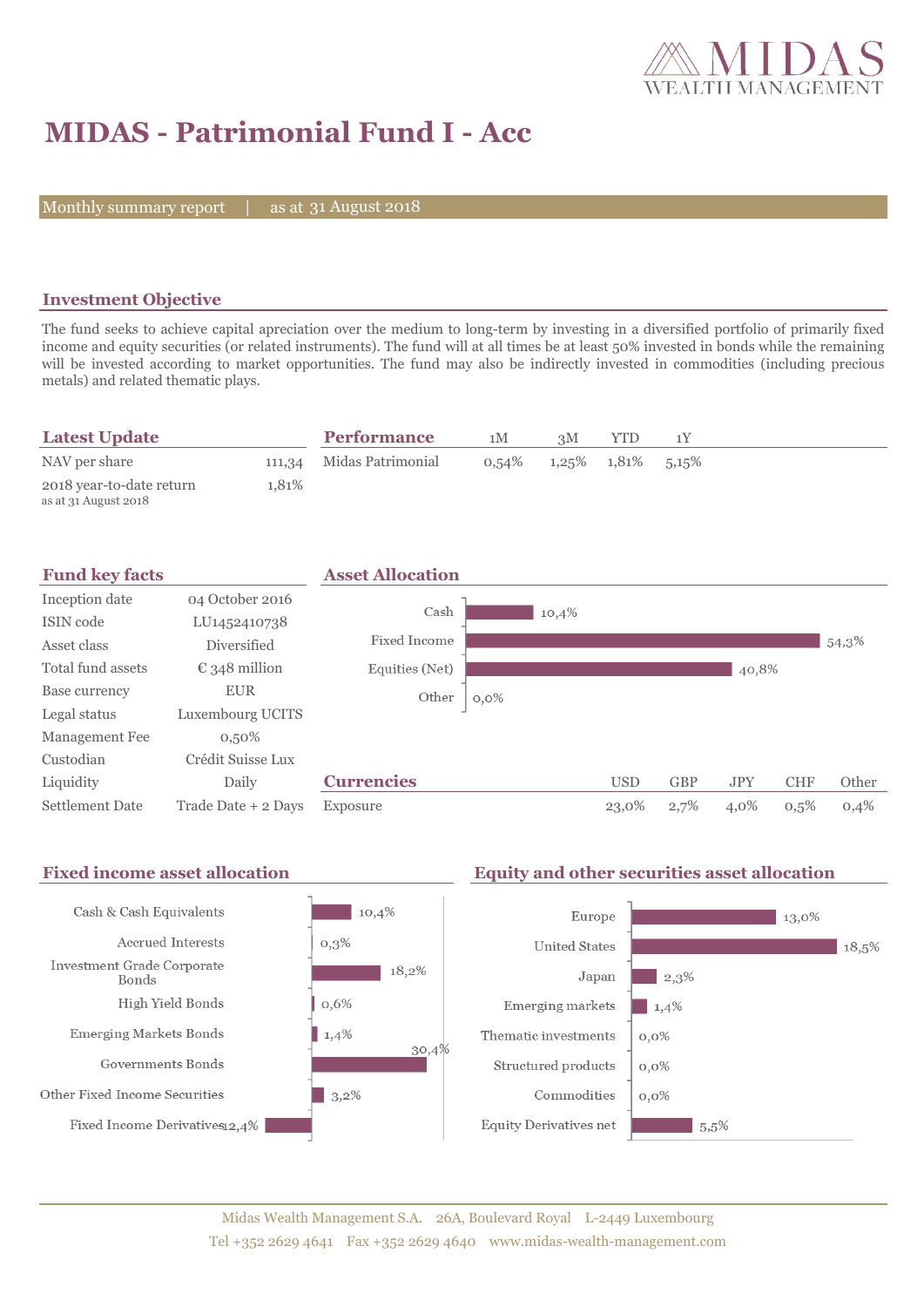

# **MIDAS - Patrimonial Fund I - Acc**

Monthly summary report | as at 31 August 2018

| <b>YTM</b> | Rating                                                                        | Weight  | <b>Fixed income rating breakdown</b> |                                                              |
|------------|-------------------------------------------------------------------------------|---------|--------------------------------------|--------------------------------------------------------------|
| $0,2\%$    | <b>AAA</b>                                                                    | 5,6%    |                                      |                                                              |
| $0,2\%$    | AA                                                                            | 3,2%    |                                      |                                                              |
| $2,9\%$    | <b>BBB</b>                                                                    | 2,6%    |                                      |                                                              |
| $3,2\%$    | <b>BBB</b>                                                                    | 2,6%    | 2,8%<br>А                            |                                                              |
| 0,7%       | B                                                                             | 2,5%    | <b>BBB</b>                           | 39,9%                                                        |
| 0,2%       | AA                                                                            | 2,3%    | <b>BB</b><br>2,7%                    |                                                              |
| 0,8%       | $BBB+$                                                                        | 1,6%    | 4,8%<br>B                            |                                                              |
| $3,2\%$    | $BB+$                                                                         | 1,4%    | <b>CCC</b>                           |                                                              |
| $1,5\%$    | BBB-                                                                          | $1,2\%$ |                                      |                                                              |
| 1,4%       | <b>BBB</b>                                                                    | $1,2\%$ |                                      |                                                              |
|            | DEUTSCHLAND REP : DBR 0 1/2 08/15/27<br>AGENCE FRANCAISE : AGFRNC 0 1/8 11/1. |         |                                      | AAA<br>16,3%<br>AA<br>19,2%<br>$0,0\%$<br><b>NR</b><br>14,4% |

| Top 10 equity holdings         | Sector                        | Weight  | <b>Equity sector breakdown</b>                             |
|--------------------------------|-------------------------------|---------|------------------------------------------------------------|
| <b>AMAZON.COM INC</b>          | Consumer Discretionar 0,9%    |         | <b>Consumer Discretionary</b><br>13,3%                     |
| <b>APPLE INC</b>               | <b>Information Technology</b> | $0.9\%$ | Consumer Staples<br>9,4%                                   |
| <b>BANK OF AMERICA CORP</b>    | Financials                    | 0,8%    | Energy<br>4,9%                                             |
| ROYAL CARIBBEAN CRUISES LTD    | Consumer Discretionar 0,8%    |         | Financials<br>14,7%                                        |
| <b>JPMORGAN CHASE &amp; CO</b> | Financials                    | 0,8%    | Health Care<br>12,4%                                       |
| <b>MICROSOFT CORP</b>          | Information Technolog 0.8%    |         | Information Technology<br>22.8%<br>Industrials<br>$11,0\%$ |
| VISA INC                       | <b>Information Technolog</b>  | 0,8%    | Materials<br>$\blacksquare$ 4,7%                           |
| LYONDELLBASELL INDU-CL A       | Materials                     | 0,8%    | Telecommunication<br>1,9%                                  |
| <b>ALPHABET INC-CL A</b>       | <b>Information Technolog</b>  | 0,7%    | Utilities<br>1,1%                                          |
| <b>BROADCOM INC</b>            | <b>Information Technolog</b>  | $0.7\%$ | Real Estate<br>$13,9\%$                                    |

### **Top 5 funds and other holdings**

| Amundi Japan TOPIX ETF | 2,3%    |
|------------------------|---------|
| MM Convertible Europe  | $1,5\%$ |